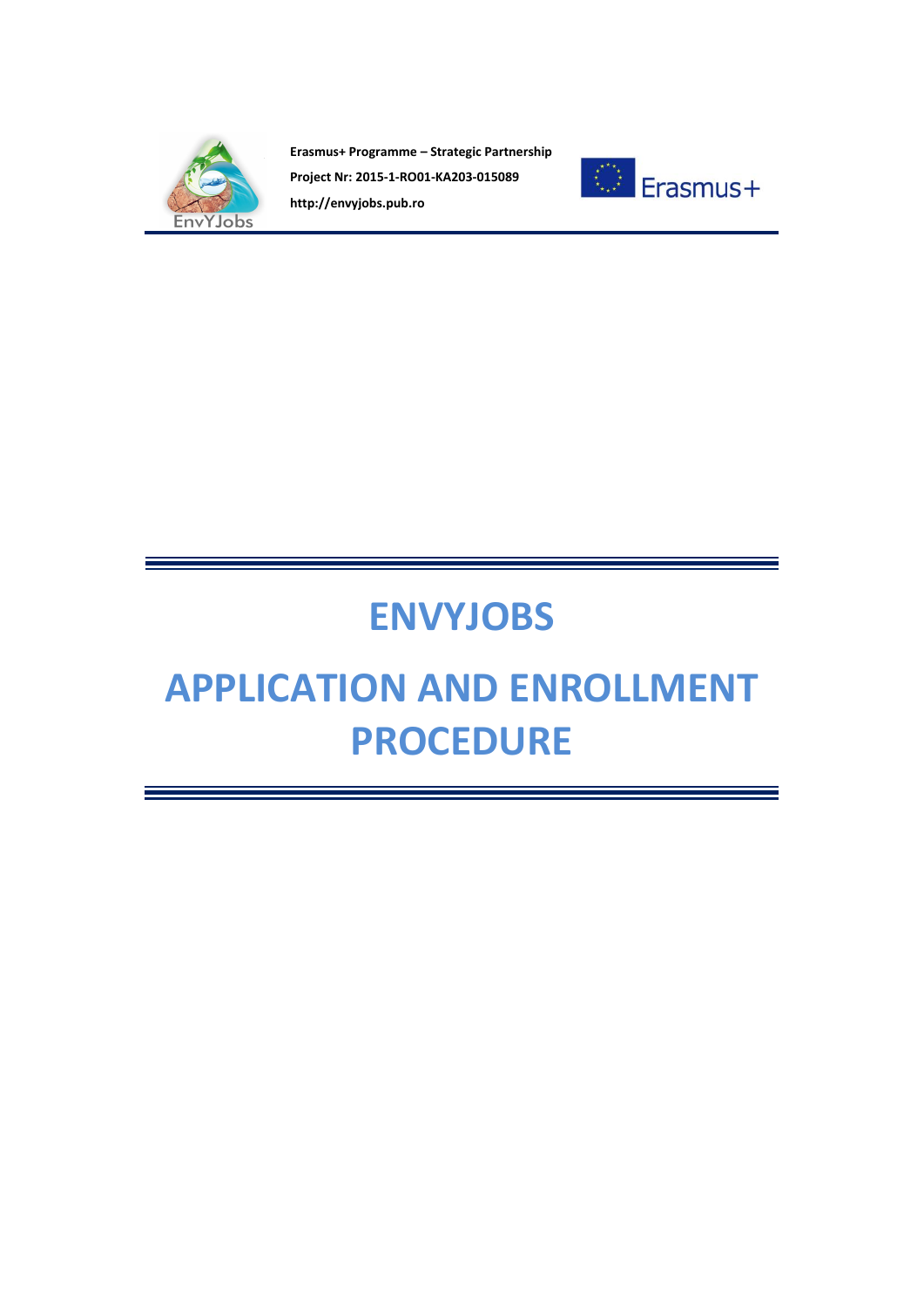



**PROJECT PARTNERS:**



**University POLITEHNICA of Bucharest - coordinator**



**Saxion University of Applied Sciences**



**Technological Institute of Central Macedonia**



**UNIVERSITY** OF TRENTO - Italy

**Università degli Studi di Trento**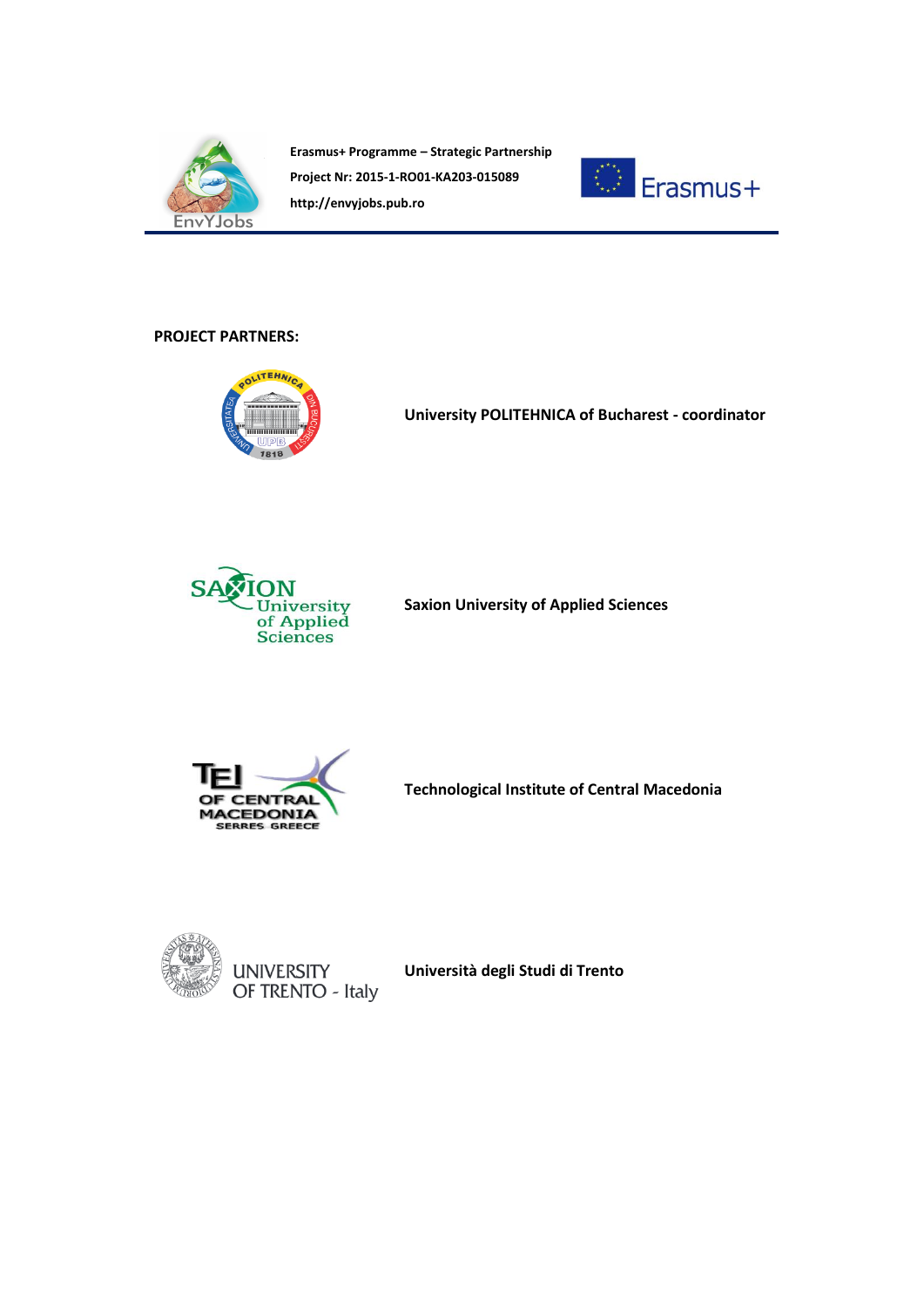



## 1. **DATES AND DEADLINES**

#### **There are 2 admission periods:**

- **01-31 October 2016**
- **01-31 October 2017**

Online application form is available on the project's website. Application must be submitted online by 24 pm (GMT+2) of 25<sup>st</sup> of October.

#### 2. **APPLY FOR ADMISION**

Your application for admission to EnvYjobs module must be submitted online through [project's](https://envyjobs.pub.ro/) website, using electronic application form.

As a part of your application, you will upload a scanned copy of the certificate of enrollment provided by your university. The original document will be given to the project responsible from your institution:

- Lacramioara Diana Robescu , University POLITEHNICA of Bucharest
- Harry Futselaar, Saxion University of Applied Sciences
- Maurizio Righetti, University of Trento

## **Before starting your application please read carefully** *General Syllabus* **and**  *Project's Brochure***!**

| <b>Date</b>                 | <b>Admission steps</b>                                        |
|-----------------------------|---------------------------------------------------------------|
| $1st - 25th$ of October     | Fill in and send the online application form available on the |
|                             | project's website                                             |
|                             | Application must be submitted online by 12 pm (GMT+2) of      |
|                             | 25 <sup>st</sup> of October.                                  |
| 27 <sup>th</sup> of October | Admision decisions will be available online at 9 am (GMT+2)   |
|                             | of 27 <sup>th</sup> of October.                               |
|                             | Appeals must be submitted on-line by 4 pm (GMT+2) of          |
|                             | 27 <sup>th</sup> of October.                                  |
| 31 <sup>st</sup> of October | Appeal decision available online at 9 am(GMT+2) of $31th$ of  |
|                             | October.                                                      |
|                             | Final admission decisons available on-line at 9 am (GMT+2)    |
|                             | of 31 <sup>th</sup> of October.                               |
| November                    | <b>Classes start</b>                                          |

#### **The recommended admission steps are described below:**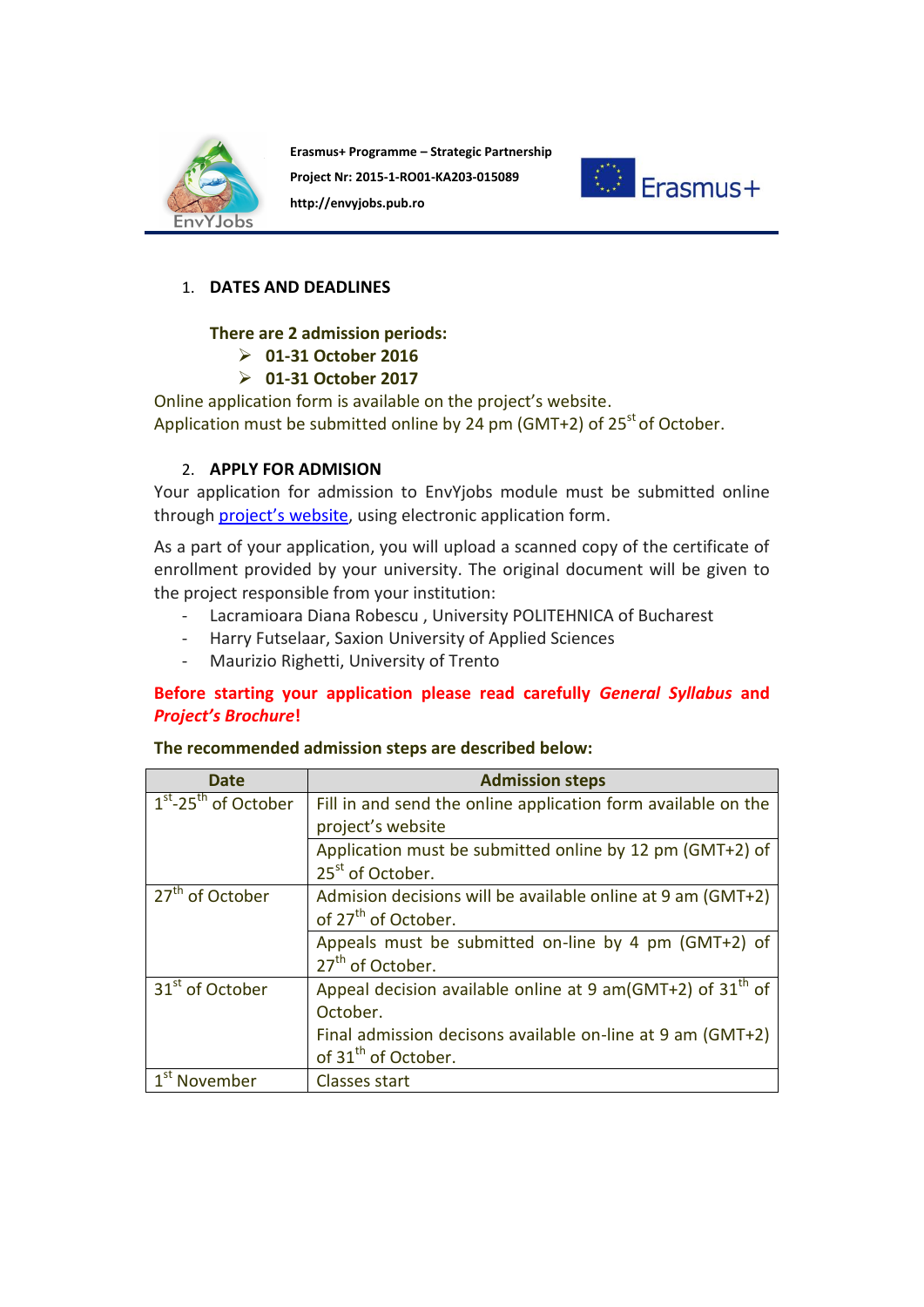



## 3. **REVIEW OF APPLICATIONS**

Minimum eligibiliy requirements are:

- You are enrolled as student in one of following partners of the project: University POLITEHNICA of Bucharest, Saxion University of Applied Sciences and University of Trento
- You have at least B1 level of English language in the [Common European](http://europass.cedefop.europa.eu/LanguageSelfAssessmentGrid/en)  [Framework of Reference for Languages](http://europass.cedefop.europa.eu/LanguageSelfAssessmentGrid/en)

In addition to reviewing applications for completion of minimum eligibility requirements, the Admission Committee will review your Motivation Letter. The following factors are evaluated and weighted:

- interests, passions, and skills of each student
- students' research interests for future professional activity
- intellectual vitality
- personal qualities
- scholarly activities
- participation in extracurricular activities

### 4. **NOTIFICATION OF ADMISSION STATUS**

Admision decisions will be available online on the EnvYJobs website.

## 5. **ESTABLISH YOUR ID AND START YOUR ONLINE LEARNING ADVENTURE**

If accepted for admision you will receive by e-mail your username and password to acces EnvYJobs e-learning platform.

Instructions will be provided on the EnvYJobs website and a special training for using EnvYJobs e-learning platform will be provided. The period for training will be announced on the project website.